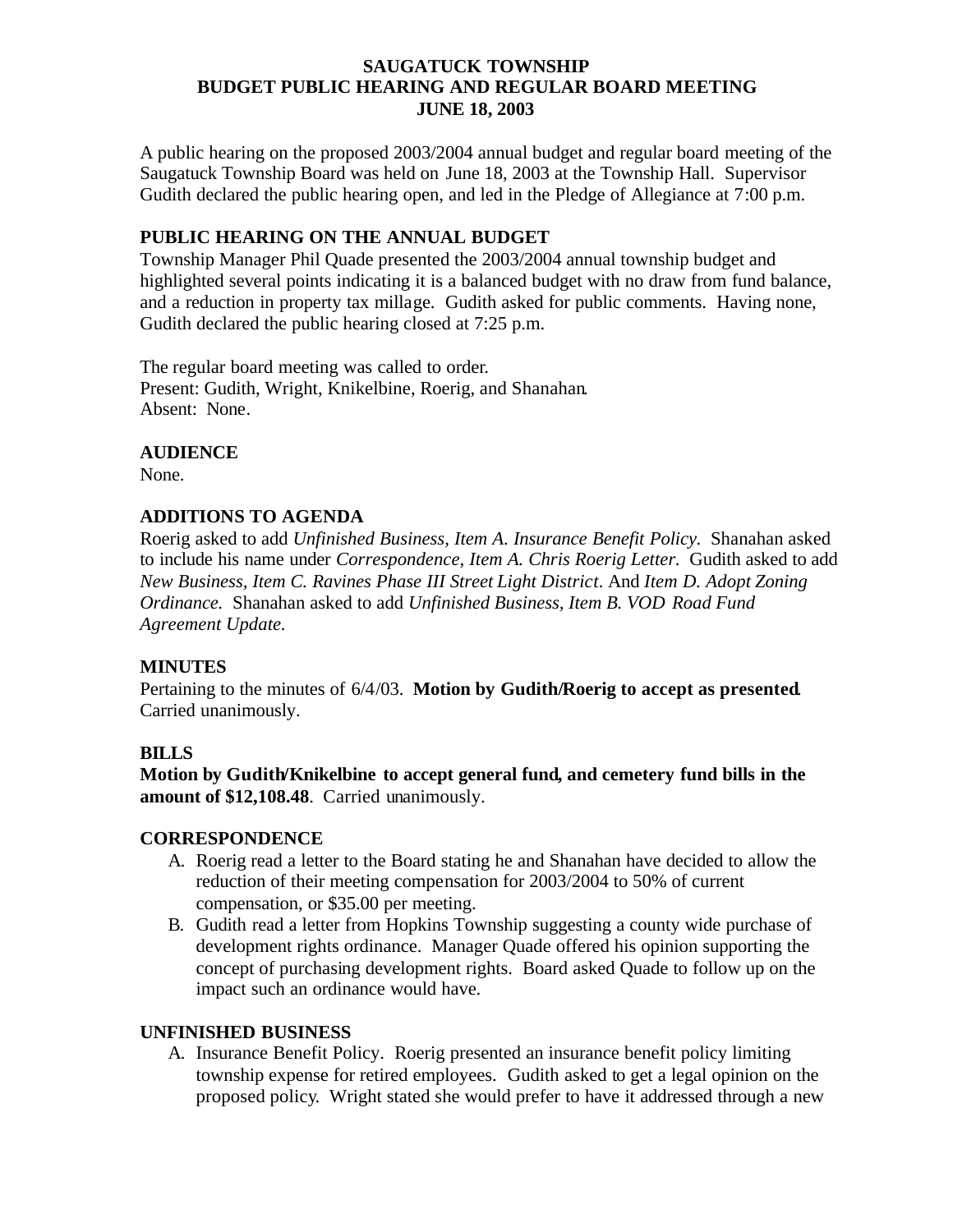# **SAUGATUCK TOWNSHIP BUDGET PUBLIC HEARING AND REGULAR BOARD MEETING JUNE 18, 2003**

employee policy. Roerig suggested receiving a draft of an employee policy that would limit retiree insurance benefits. **Motion by Roerig/Shanahan to adopt the insurance benefit policy as submitted.** Gudith again asked for a legal opinion. Board discussed moving forward with an employee policy that would cover the subject. **Shanahan withdrew the second, Roerig withdrew the motion.**

B. VOD Road Agreement Update. Quade stated he drew up some changes but has not gotten a chance to review the revisions as returned from the Village. He added he needs to include an additional paragraph stating all returned funds need to be used strictly for road purposes. Quade surmised a final agreement should be ready for action at the next meeting. Roerig verified that if the August special election road millage renewal passes and the Village becomes a City, they would then assume the millage.

# **NEW BUSINESS**

- A. 2003/2004 Annual Budget. Shanahan stated he appreciated the staff, but is not in favor of the proposed 4% salary increase. Gudith asked if a 3% salary increase would be acceptable. Additional board discussion ensued with the non-salary line items being acceptable, but a salary increase could not be agreed upon. **Resolution to adopt 2003/2004 annual salaries with a 3% increase, exclusive of the supervisor; offered by Gudith and supported by Knikelbine.** Roll call vote: Roerig-no, Wright-yes, Shanahan-no, Knikelbine-yes, Gudith-yes. Resolution declared adopted. **Motion by Gudith/Wright to adopt the 2003/2004 annual budget.** Motion carried unanimously.
- B. Asphalt Resurfacing Work Order. Roerig explained due to lower prices for asphalt there is an opportunity to resurface several more roads and presented a work order for  $134<sup>th</sup>$  Ave from Blue Star to end,  $126<sup>th</sup>$  Ave from  $60<sup>th</sup>$  to  $63<sup>rd</sup>$ , and all roads in Pepperbrooke. **Motion by Roerig/Gudith to authorize the Supervisor and Clerk sign the work order for road resurfacing as presented.** Motion carried unanimously.
- C. Ravines Phase III Street Light District. Wright stated Ravines has requested the formation of a new street light district. **Motion by Wright/Knikelbine to approve the formation of Ravines phase III street light district as requested.** Motion carried unanimously.
- D. Adopt New Zoning Ordinance, Previously Adopted. Wright explained the County did not act on the zoning ordinance in a timely fashion and therefore the need to formally adopt the zoning portion of the previously adopted newly recodified township ordinances as a whole. **Motion by Roerig/Wright to adopt the zoning ordinance within the previously adopted code of ordinances as presented.**  Motion carried unanimously.

#### **COMMITTEE REPORTS**

- A. Planning Commission. No report.
- B. Road Commission. Roerig reported the  $127<sup>th</sup>$  Ave project has started, other paving projects will be started this summer, he will be sending letters to homeowners affected by the projects. Roerig added he received a petition from Indian Point